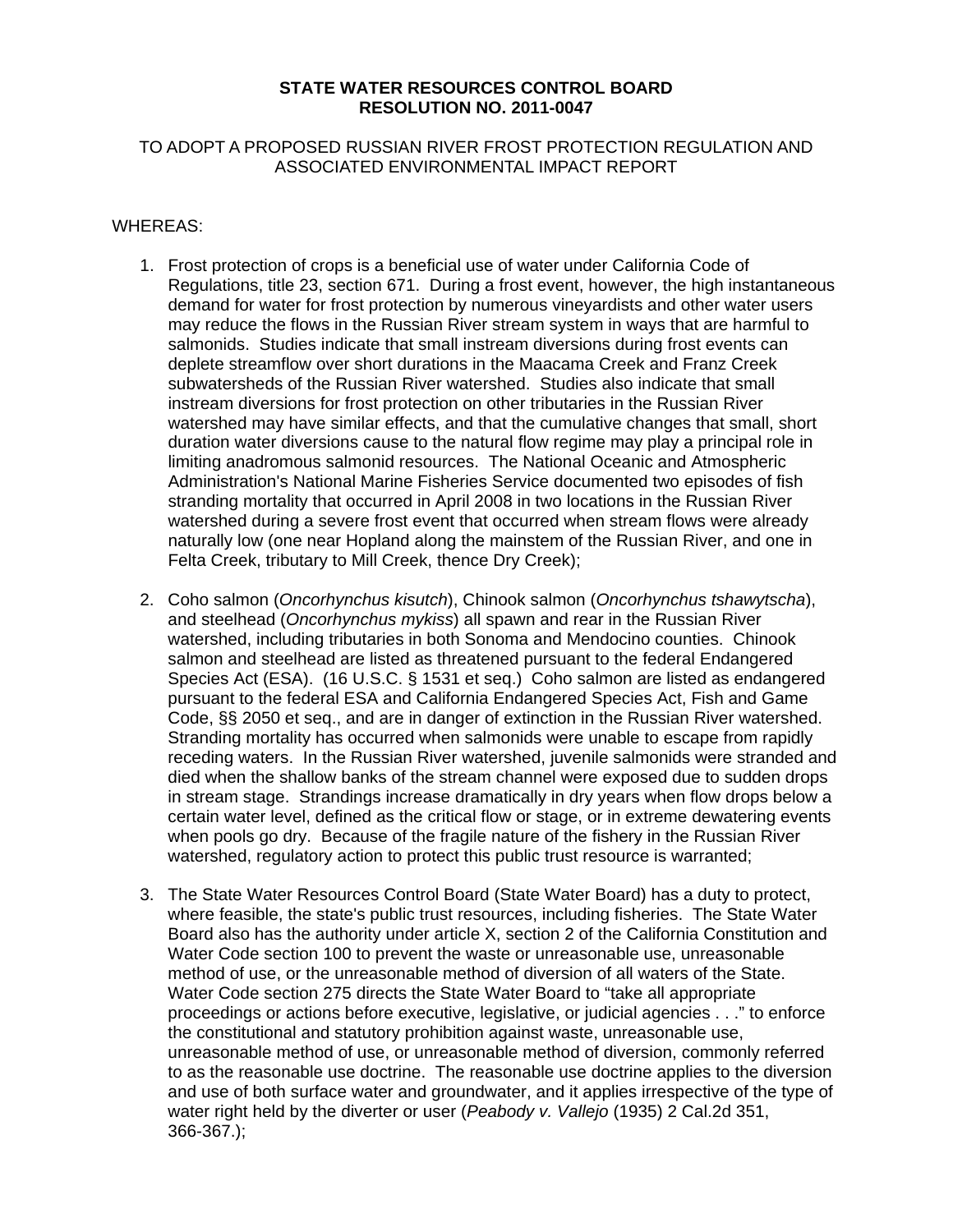- 4. In this case, application of the reasonable use doctrine requires consideration of the benefits of diverting water for purposes of frost protection, the potential for stranding mortality to occur, and the diverters' ability to frost protect without causing stranding mortality by coordinating or otherwise managing their diversions to reduce instantaneous demand. If properly managed, flows during wet winters may provide enough water to meet human needs and prevent stranding mortality. A number of other management tools also exist that can be used to reduce the instantaneous demand for water during frost events. Because a reasonable alternative to current practices exist, these diversions are unreasonable unless conducted in accordance with a board-approved water demand management program to reduce their instantaneous impact;
- 5. The regulation would provide that, with the exception of diversions upstream of Warm Springs Dam in Sonoma County or Coyote Dam in Mendocino County, any diversion of water from the Russian River stream system, including the pumping of hydraulically connected groundwater, for purposes of frost protection from March 15 through May 15, shall be diverted in accordance with a board-approved water demand management program. The diversion of water in violation of this regulation would be an unreasonable method of diversion and use and a violation of Water Code section 100. The regulation would require any water demand management program to manage the instantaneous demand on the Russian River stream system during frost events to prevent stranding mortality. The regulation would require the water demand management program to be administered by an individual or governing body capable of ensuring that the goals of the program will be met. In addition, the program would be required to include the following: (1) an inventory of the frost diversion systems within the area subject to the program, (2) a stream stage monitoring program, (3) an assessment of the potential risk of stranding mortality due to frost diversions, (4) development and implementation of a corrective action plan if necessary to prevent stranding mortality, and (5) annual reporting of program data, activities, and results. The State Water Board recognizes that local groups have made progress towards the development of programs that address aspects of the water demand management program;
- 6. The State Water Board held several workshops in 2009 and 2010 to receive information regarding (1) the need for and the effect of water diversions for purposes of frost protection of crops, (2) local voluntary efforts at managing water diversions for frost protection, and (3) the need for short- or long-term regulatory action by the State Water Board. Based on the information presented at the workshops and other available information, the State Water Board decided to promulgate a regulation to prevent stranding mortality due to frost diversions. On November 17, 2010, the State Water Board held a California Environmental Quality Act (CEQA) scoping meeting to obtain comments concerning potential regulation alternatives, significant environmental impacts, and mitigation measures. In April 2011, the State Water Board held a public workshop to obtain comments on a draft of the proposed regulation, a draft of the Initial Statement of Reasons, and a draft Economic Analysis Report;
- 7. On May 20, 2011, the State Water Board issued public notice that the State Water Board would consider the adoption of the regulation on September 20, 2011, in accordance with applicable State laws and regulations. The State Water Board also distributed for public review and comment a Notice of Proposed Rulemaking, an Initial Statement of Reasons, a revised draft of the proposed Regulation, and a Draft Environmental Impact Report with an appendix containing a Standard Form 399 and an attachment titled, "Economic and Fiscal Impacts of the Proposed Russian River Frost Regulation", in accordance with applicable state laws and regulations;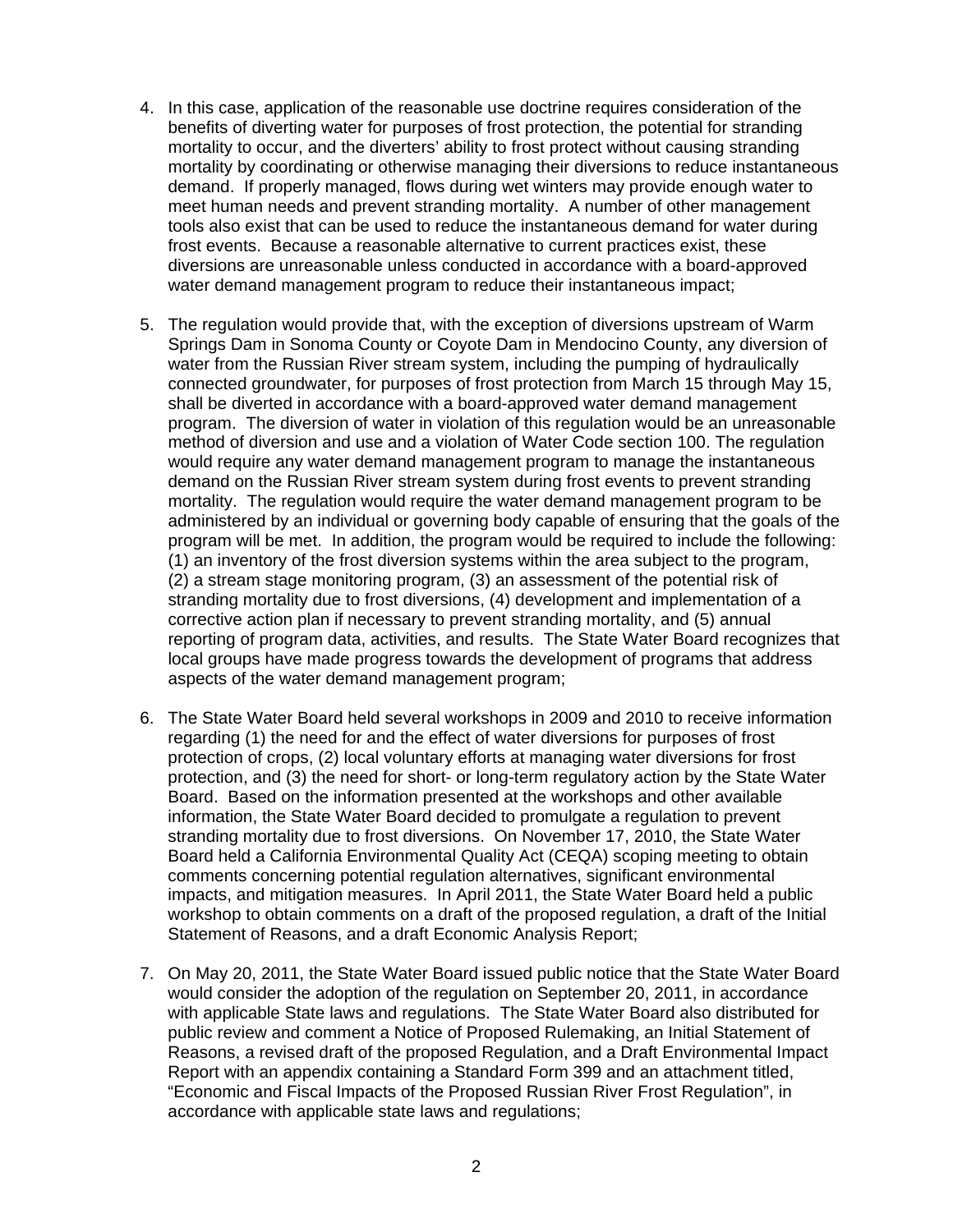- 8. The State Water Board proposes to adopt the regulation in accordance with title 2, division 3, chapter 3.5 of the Government Code (commencing with section 11340). The State Water Board has prepared an Environmental Impact Report (EIR) in accordance with the requirements of CEQA. (Pub. Resources Code, § 21000 et seq.) The Final EIR consists of a revised draft EIR, dated September 2011, which includes an appendix titled "STD Form 399 and Attachment: Economic and Fiscal Impacts of the Proposed Russian River Frost Regulation," and responses to comments on the draft EIR submitted during the rulemaking period. Together, these documents constitute the required environmental documentation under CEQA. (See Cal. Code Regs., tit. 14, § 15132.);
- 9. The project is the adoption of a regulation that would require the implementation of programs designed to prevent salmonid stranding mortality due to water diversion for purposes of frost protection of crops in the majority of the Russian River watershed in Mendocino and Sonoma Counties. The proposed regulation itself will not approve any particular water diversion project(s) or alternatives thereto. In general, the proposed regulation will operate to protect the environment by ensuring that cumulative water diversions for frost protection will not cause a rapid decrease in stream stage resulting in the mortality of salmonids;
- 10. As required by Public Resources Code section 21159 and California Code of Regulations, title 14, section 15187, the State Water Board has evaluated the potential environmental impacts of reasonably foreseeable methods of compliance with the regulation. As described in the EIR, the adoption of the regulation is anticipated to result in direct impacts from the installation of stream gages; however, those impacts, unless United States Geological Survey (USGS) gages are selected, are anticipated to be less than significant. The EIR also describes that the adoption of the regulation could lead some affected parties to take actions that could result in indirect environmental impacts. An indirect physical change in the environment is a physical change which is not immediately related to adoption of the regulation, but which may occur as a result of the regulation being adopted. The regulation could have potentially significant indirect environmental impacts as a result of the following activities that third parties might take in response to the regulation: (1) installation of groundwater extraction wells and increased groundwater pumping, (2) construction of new or expansion of existing offstream storage facilities and increased diversion of water to storage, (3) modification or removal of surface water diversion structures, (4) installation and operation of wind machines, and (5) installation and operation of orchard heaters. It is impossible to predict which affected parties will take any of these actions, or exactly how many affected parties will take any of those actions. Accordingly, the EIR evaluates environmental impacts at a programmatic level;
- 11. Many of the activities that might be undertaken by third parties as a result of the regulation would be subject to a project-level CEQA review conducted by the State Water Board or by another lead agency, which would entail identification and mitigation of any significant environmental effects. In addition, other regulatory mechanisms can be expected to provide opportunities for minimizing and avoiding significant environmental effects. Regulatory requirements and examples of potential mitigation measures are described in the EIR. These regulatory requirements and mitigation measures are likely to reduce many, but not all, of the potential indirect impacts of the regulation to less than significant levels. Some indirect impacts may not be identified or mitigated because it is impossible to predict who will take action in response to the regulation, or what action they will take. In some cases, it may not be feasible to fully mitigate for the indirect impacts of the regulation. The State Water Board recognizes that some actions affected parties may take in response to the regulation may be exempt from CEQA in some local agency jurisdictions. For instance, Sonoma County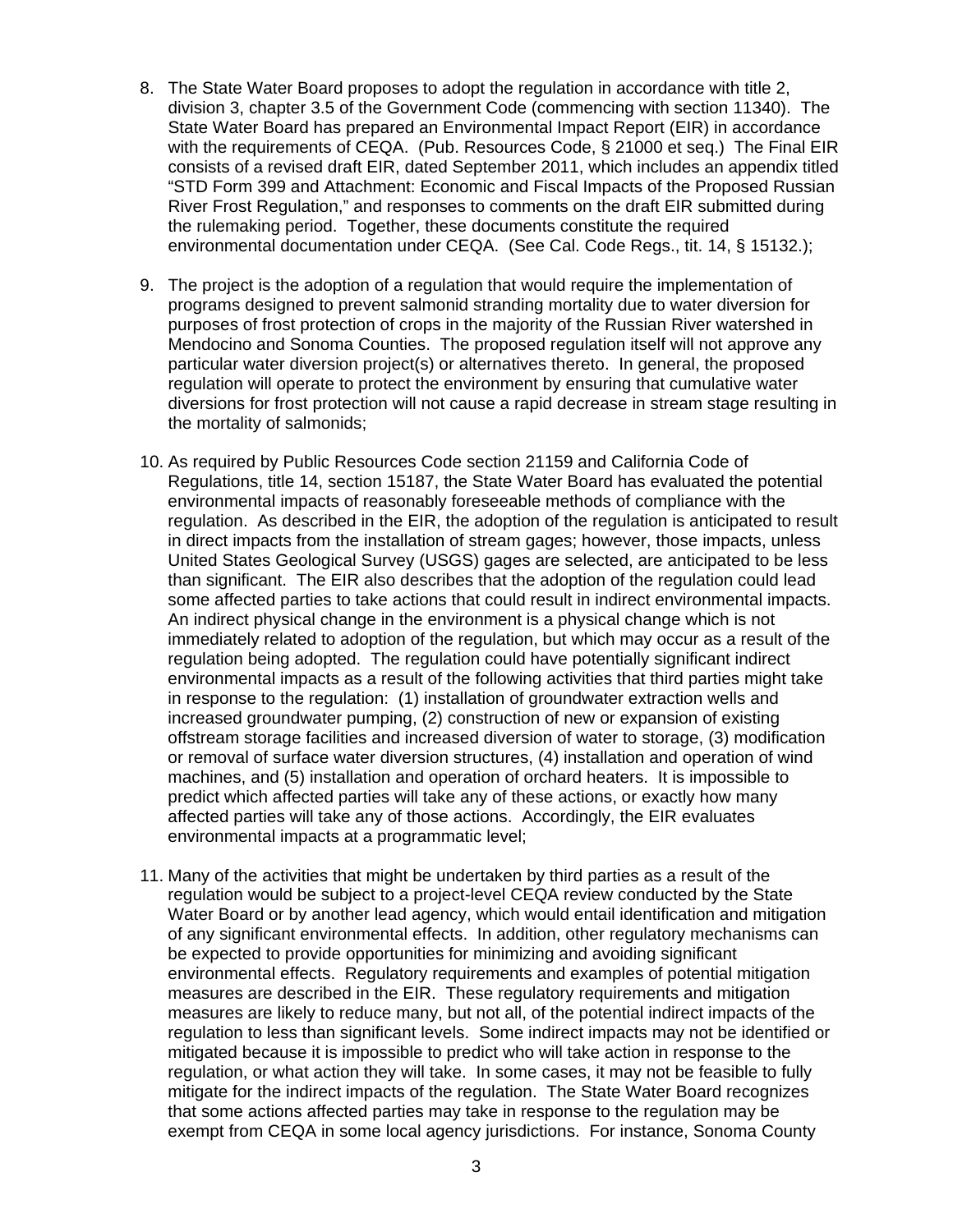does not have an ordinance regulating the installation and operation of agricultural wind machines;

- 12. As required by Government Code sections 11346.3 and 11346.5, subdivision (a)(6), and State Administrative Manual Chapter 6600, the State Water Board has prepared an economic and fiscal analysis, which is contained in Draft EIR Appendix D, titled "STD Form 399 and Attachment: Economic and Fiscal Impacts of the Proposed Russian River Frost Regulation". The analysis anticipates that implementation of the regulation will not require additional position authority for the State Water Board, as work will be incorporated with ongoing efforts related to the Russian River watershed. The Department of Fish and Game anticipates the need for 1 to 2 Personnel Years;
- 13. When an agency decides to approve a project that will cause one or more significant environmental effects identified in the EIR, the agency shall prepare a statement of overriding considerations which reflects the ultimate balancing of competing public objectives (including environmental, legal, technical, social, and economic factors) that the agency is required by law to carry out or approve. (Pub. Resources Code, §§ 21002.1 and 21081; Cal. Code Regs., tit. 14, § 15093). The EIR for the proposed regulation finds that the regulation could result in potentially significant direct and indirect environmental impacts. The State Water Board and other public agencies that approve individual actions taken in response to the regulation that are subject to CEQA can and should incorporate feasible mitigation measures into any projects or project approvals that they undertake. Potentially significant impacts that may result from individual actions taken in response to the regulation that are not subject to further CEQA review may not be fully mitigated upon final project-specific approval. These actions may include installation of groundwater extraction wells and increased groundwater pumping, installation and operation of wind machines, and installation and operation of orchard heaters. To the extent that implementation of regulatory requirements and mitigation measures do not fully mitigate direct and indirect impacts, or are not deemed feasible by the agencies implementing or approving individual projects, the economic, social, and environmental benefits of the regulation outweigh any unavoidable adverse environmental effects. Benefits to aquatic resources that would result from the prevention of salmonid stranding mortality include protection of stream flows needed for fish passage, spawning, and rearing and protection of natural stream flow variability and the various biological functions that are dependent on that variability. Benefits to recreation that would result from the prevention of salmonid stranding mortality include enhanced recreational, aesthetic, and cultural experiences that are associated with healthy fisheries and overall enhancement of stream and riparian habitats and their functions. Benefits to recreation and the economy that would result from the prevention of salmonid stranding mortality include conservation of salmonid populations within the watershed for the benefit of current and future generations, which would benefit recreational and commercial fishermen;
- 14. The State Water Board anticipates the regulation will be implemented using a phased approach, as it recognizes that time is needed to select stream stage monitoring locations, install stream gages, and determine the stream stage that should be maintained at each gage to prevent stranding mortality. The State Water Board also recognizes that stream stage monitoring in the absence of protective stream stage thresholds can still provide information regarding the effects of cumulative small, short duration frost diversions on the natural flow regime, which could contribute to rapid decreases in stream stage that result in the mortality of salmonids due to stranding. The number of stream gages that will be installed by the governing bodies can vary depending on the acreage being frost protected, the complexity of the tributary system, and the extent of habitat for salmonids. It is anticipated that stream stage monitoring on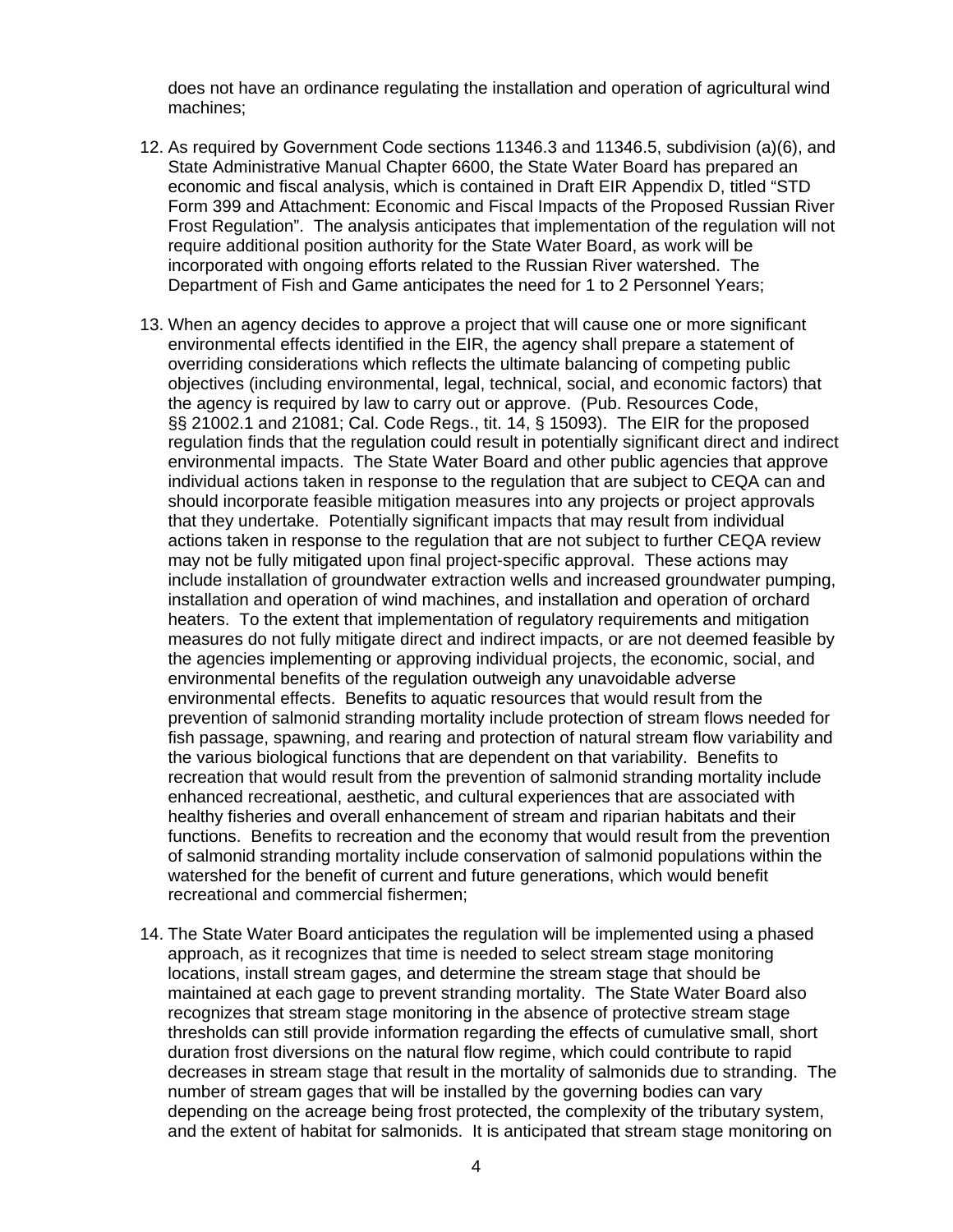the tributaries will primarily utilize lower-cost pressure transducer data loggers or data loggers with telemetry rather than USGS-rated stream gages. The regulation requires that Water Demand Management Programs will be updated annually as new data and information become available regarding tributary stream flow, frost diversions, and habitat flow needs.

*Initial Water Demand Management Program, due February 1, 2012:* The State Water Board does not expect the Water Demand Management Program to be entirely completed prior to February 1, 2012. The State Water Board anticipates the initial Water Demand Management Programs submitted for State Water Board approval will contain the identity of the governing body, a list of the names of the participating diverters, and, for each participating diverter, the sources of water used and the acreage frost protected. They will also include a schedule for completing the frost inventory, developing and implementing a stream stage-monitoring program, and conducting a risk assessment.

*Three-month update, due three months after approval of Initial Water Demand Management Program:* Pursuant to subdivision (c)(1) of the proposed regulation, the rest of the inventory, except for diversion data, shall be submitted three months after board approval of the Initial Water Demand Management Program. This includes, for each participating diverter, the locations of the diversions, a description of the diversion system and its capacity, and acreage frost protected by means other than water diverted from the Russian River stream system.

*First annual report, due September 1, 2012*: The State Water Board recognizes that some Water Demand Management Programs that cover large acreage, complex tributary systems or extensive habitat may not be able to install all stream stage gages the first year. If this is the case, governing bodies should prioritize stream stage gage installations so that high priority stream stage gages are installed in the first year, with a goal to have all initial stream stage gages installed by the end of the 2014 frost season. The State Water Board does not anticipate that the stream stages needed to prevent stranding mortality will be determined prior to the first annual report, but work will have begun towards their development. The development and implementation of criteria regarding maximum allowable rate of stage change is not a requirement of the stream stage monitoring program provisions of the regulation. The State Water Board anticipates existing stream stage gages will be utilized to the maximum extent feasible, and it is likely that governing bodies will have started to install stream stage gages early in the year, therefore the State Water Board expects the first annual report will contain updates to the inventory, including information required pursuant to subdivision  $(c)(1)(E)$ of the proposed regulation, stream stage monitoring data, and the governing body's progress towards development of protective stream stages; but it is not anticipated that there will be enough stream stage monitoring data during the 2012 frost season to conduct a risk assessment or to evaluate whether corrective actions are needed.

*Second annual report, due September 1, 2013*: For the second annual report, the State Water Board anticipates updates to the inventory and stream stage monitoring data, and the installation of medium priority stream gages. The determination of stream stages needed to prevent stranding mortality will have been completed for a portion, but not all of the installed gages, with the understanding that stream stage criteria or the streams being monitored may be revised in the future if additional data or information indicates a revision is needed. It is also anticipated that enough stream stage monitoring data will have been accumulated so that a risk assessment can be performed, and preliminary corrective actions, including notifying diverters of the potential risk, can be made.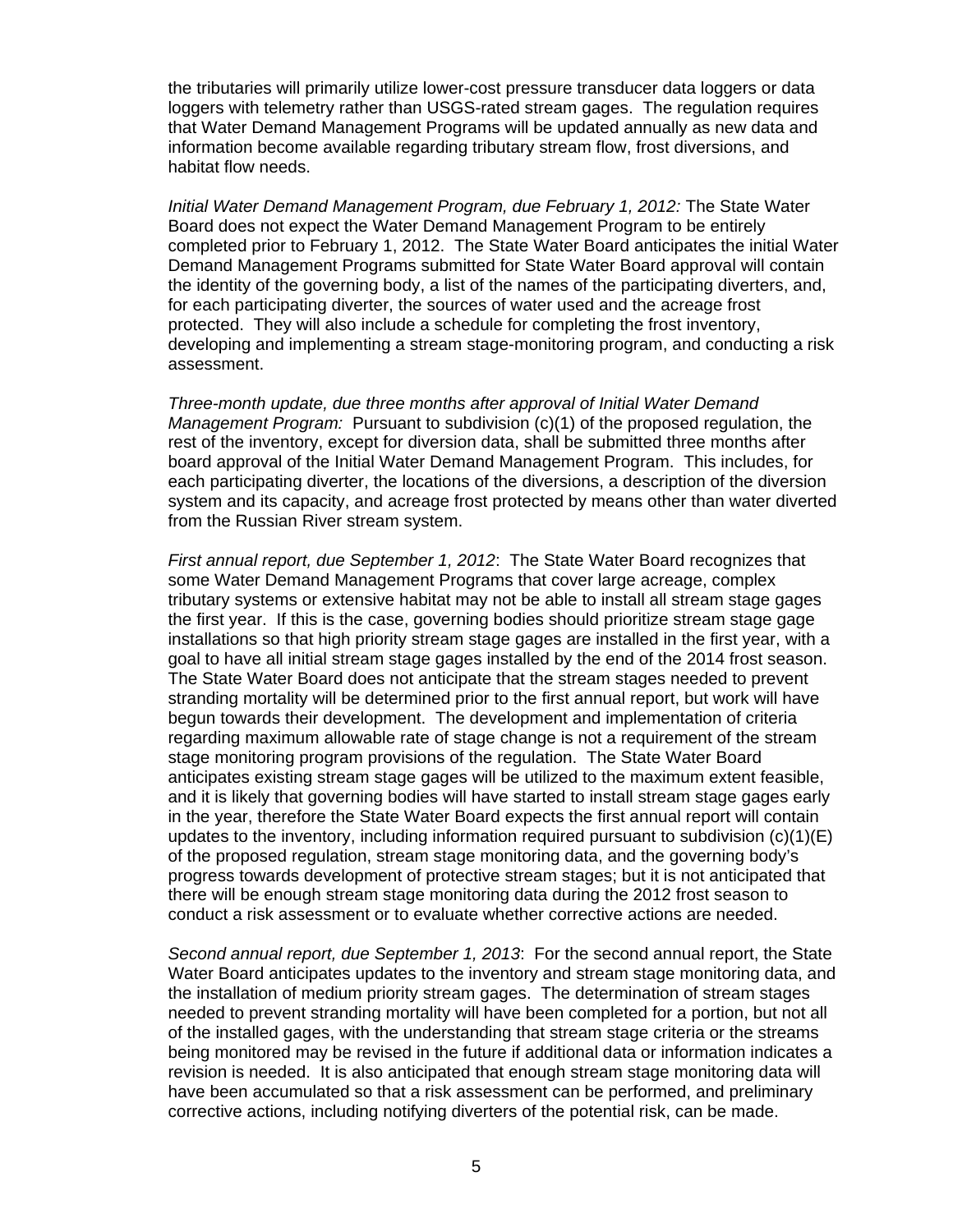*Third annual report, due September 1, 2014*: For the third annual report, the State Water Board anticipates updates to the inventory and stream stage monitoring data. It also anticipates that initial stream stage gage installations and determinations of stream stages needed to prevent stranding mortality will have been completed, with the understanding that stream stage criteria or the streams being monitored may be revised in the future if additional data or information indicates a revision is needed. The State Water Board anticipates that the risk assessment will be revised due to the completion of the determination of the stream stages needed to prevent stranding mortality. This annual report will include a corrective action plan and implementation schedule if the risk assessment indicates corrective action is needed.

*Subsequent annual reports, due September 1 of subsequent years*: The State Water Board anticipates these reports will continue to update the inventory and stream stage monitoring data, and will provide updates regarding the risk assessment, any new or revised stream stage monitoring locations or criteria, any new or revised corrective actions, and any revisions to the corrective action implementation schedule;

- 15. Pursuant to Water Code section 7, the State Water Board is authorized to delegate authority to the Board Members individually and to the Division of Water Rights (Division) Deputy Director. The State Water Board has delegated authority to the Board Members individually and to the Division Deputy Director as specified in the delegation document approved by Resolution No. 2007-0057; and
- 16. The State Water Board has carefully considered all comments and testimony received on the proposed regulation, responses to comments, and all of the other evidence in the record.

## THEREFORE BE IT RESOLVED THAT:

- 1. The State Water Board certifies that the Final EIR, which consists of the revised Draft [EIR and responses to comments received on the draft EIR](http://www.waterboards.ca.gov/waterrights/water_issues/programs/hearings/russian_river_frost/docs/090177rev_deir.pdf), has been completed in compliance with CEQA. The State Water Board has reviewed and considered the information contained in these documents, which reflect the State Water Board's independent judgment and analysis;
- 2. The State Water Board adopts the Russian River Frost Protection Regulation, as set forth in Exhibit A attached hereto;
- 3. The State Water Board directs the Executive Director to finalize the responses to comments on the proposed rulemaking. Once the Executive Director has finalized the responses to comments, staff shall submit the regulation to the Office of Administrative Law (OAL) for final approval;
- 4. If, during the approval process, State Water Board staff, the State Water Board, or OAL determines that minor, non-substantive corrections to the language of the regulation or supporting documentation are needed for clarity or consistency, the State Water Board Executive Director may make such changes;
- 5. The State Water Board delegates to the Division Deputy Director the authority to act on requests for approvals pursuant to the regulation, including water demand management programs and any plans, reports, or evaluations submitted pursuant to any approved water demand management program. This resolution augments Resolution [No. 2007-0057,](http://www.waterboards.ca.gov/board_decisions/adopted_orders/resolutions/2007/rs2007_0057.pdf) Delegation of Authority to State Water Board Members individually and to the Division Deputy Director; and